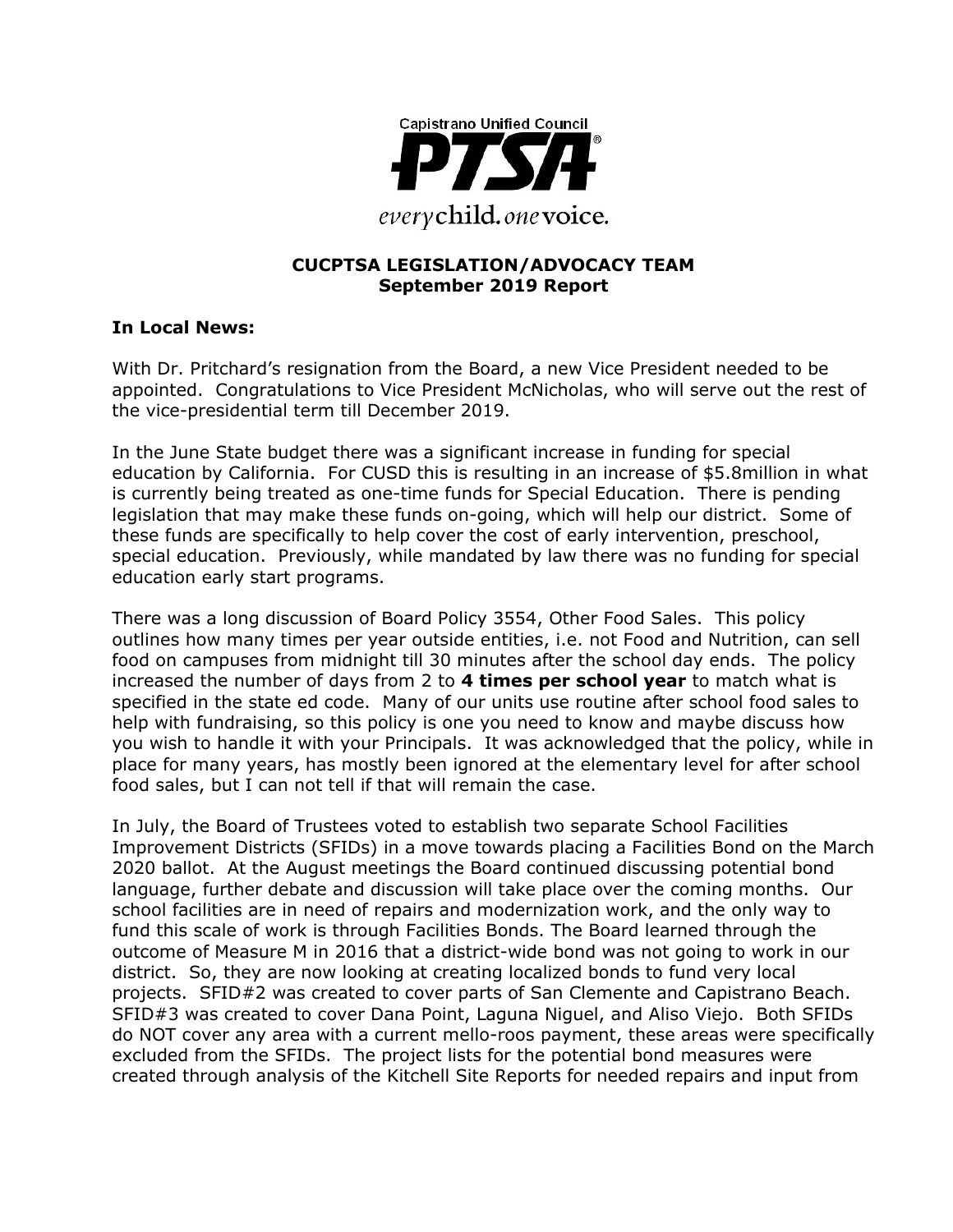community stakeholders as to what their vision is for their local schools. There will be continued discussion and reporting out on this as we move into the school year.

The District launched a new online magazine about the amazing things happening across our district in June. It is CUSD Insider and can be found at <http://cusdinsider.org/> Please take the time to share this online resource with our families, it provides a site for accurate information about our district to counter the misinformation that is spread.

The CUSD Communications Department held 2 webinars in the lead-up to the start of school this year. One highlighted the Elementary Programs of CUSD and the other the Middle and High Schools. Here are links to the two Webinars for you to share with your units: For elementary schools

<https://drive.google.com/file/d/1zwhiVWlCQlmKFKLgmLU63pd3z0THDQBa/> and for Middle and High Schools at: [https://drive.google.com/file/d/1Q3rVOnCSwRN\\_o3yAkw\\_KOVuCVS\\_hCFj8/](https://drive.google.com/file/d/1Q3rVOnCSwRN_o3yAkw_KOVuCVS_hCFj8/)

Agendas from the most recent Board of Trustee meetings can be found here:

August 21, 2019 – Board Meeting –[http://capousd](http://capousd-ca.schoolloop.com/file/1514016268888/1531973256666/7102304698186230701.pdf)[ca.schoolloop.com/file/1514016268888/1531973256666/7102304698186230701.pdf](http://capousd-ca.schoolloop.com/file/1514016268888/1531973256666/7102304698186230701.pdf) August 14, 2019 – Board Meeting - [http://capousd](http://capousd-ca.schoolloop.com/file/1514016268888/1455438848279/5804615940164675073.pdf)[ca.schoolloop.com/file/1514016268888/1455438848279/5804615940164675073.pdf](http://capousd-ca.schoolloop.com/file/1514016268888/1455438848279/5804615940164675073.pdf) July 17, 2019 – Board Meeting - [http://capousd](http://capousd-ca.schoolloop.com/file/1514016268888/1455438848279/3288309630009719271.pdf)[ca.schoolloop.com/file/1514016268888/1455438848279/3288309630009719271.pdf](http://capousd-ca.schoolloop.com/file/1514016268888/1455438848279/3288309630009719271.pdf)

Minutes and Audio Recordings of Meetings can be found at [https://capousd](https://capousd-ca.schoolloop.com/pf4/cms2/view_page?d=x&group_id=1514016268888&vdid=wi10b1qsopu12s)[ca.schoolloop.com/pf4/cms2/view\\_page?d=x&group\\_id=1514016268888&vdid=wi10b1](https://capousd-ca.schoolloop.com/pf4/cms2/view_page?d=x&group_id=1514016268888&vdid=wi10b1qsopu12s) [qsopu12s](https://capousd-ca.schoolloop.com/pf4/cms2/view_page?d=x&group_id=1514016268888&vdid=wi10b1qsopu12s) Minutes are listed once approved, audio is typically posted within a day or two of the meeting. Also, on this page are links to 2018-2019 minutes/agendas/audio and previous years.

### **From Fourth District PTA:**

### **Talking Points for Legislative Chairs, June, 2019**

Details are in the June issue of the *Advocacy Communicator.*

- Governor Newsom issued his "May revise" budget, which includes more money for education. Total funding for education, including early child hood programs, would be \$147 billion, about \$3.8 billion more than the current year. About \$1.5 billion would go to several early childhood programs, one of the governor's priorities. There would also be more money to train and retain teachers, promote computer science education and help school districts deal with rising pension costs. Special education funding would increase by about 21 percent and about \$400 million would go into an education Rainy Day fund.
- The May revision also asks for a statute that would regulate how charter schools accept students.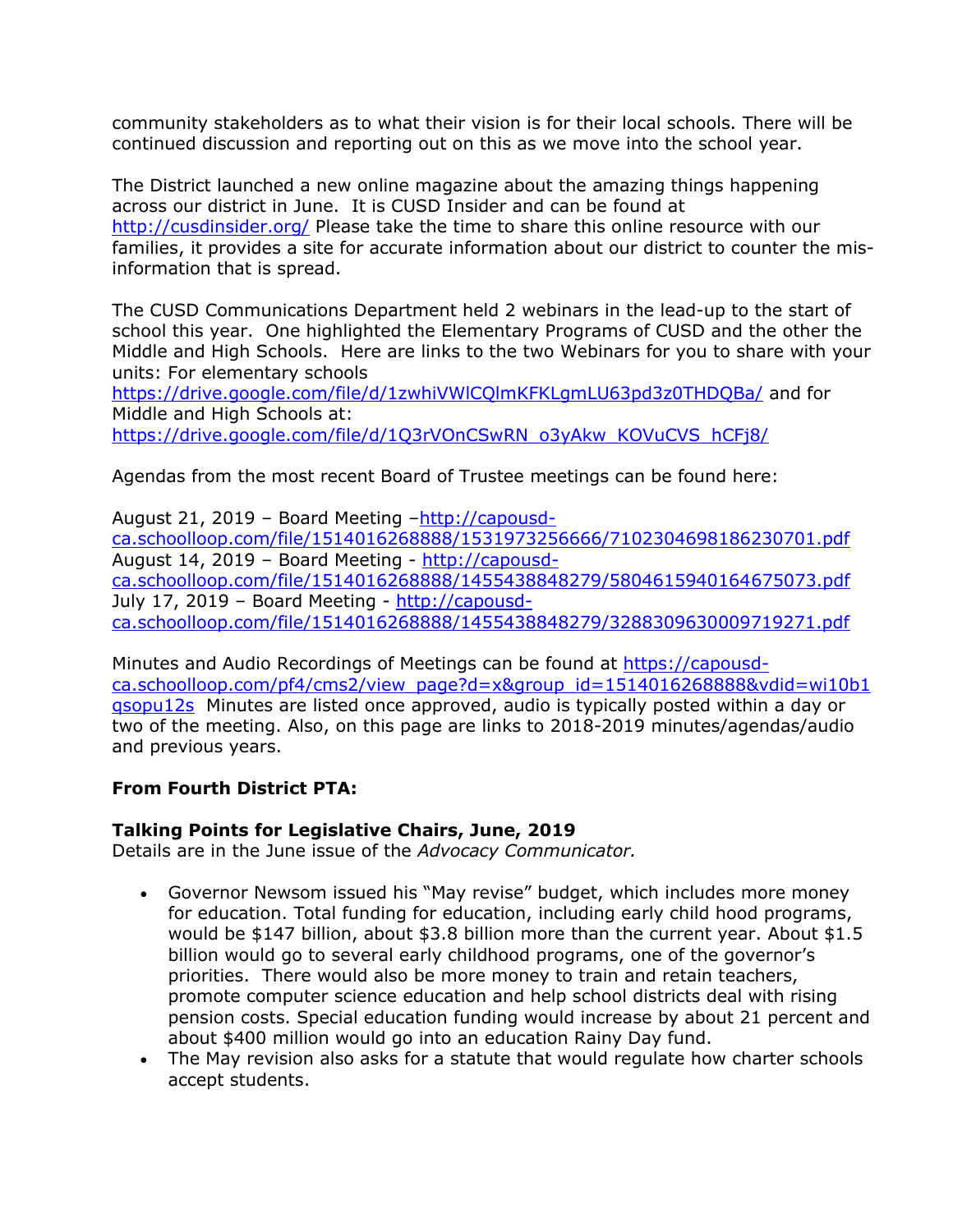- During the next weeks state lawmakers will work with the governor to develop a final state budget. The state Constitution requires the legislators to complete the budget by June 15 and the governor must sign it by June 30.
- California State PTA issued a statement saying the budget is a smart investment but does not fix the long-term needs of schools. "As schools continue to struggle with growing expenses, we urge the governor and the legislature to develop a plan to bring California education funding to the levels of our highest-performing states."
- A bill being considered in the Legislature is designed to do just that. AB 39 sets a goal of increasing the base grant in the Local Control Funding Formula until it reaches the national average in per pupil spending. It is estimated that this would require an additional \$33 billion. California State PTA supports this bill, which was passed by the Assembly in May. It must be approved by the State Senate and signed by the Governor in order to become law.

Our school district should be finishing up the LCAP process for this year. Now is a good time to review and reflect on the revised LCAP and our involvement in developing it. The *Communicator* has some good questions to ask ourselves.

Back issues of the Communicator can be found at: <http://www.fourthdistrictpta.org/advocacy-communicator/>

### **In State News:**

**Census 2020** – In April 2020, the next US Census taking happens. It is important for an accurate count to occur. The results of the Census impact school funding from the federal level, apportionment of seats within the state and federal elected houses, and helps decide where new infrastructure is built. Here is a helpful site for all things Census: <https://occensus.org/>

**New push in California for later middle, high school start times** by Theresa Harrington - Author says he has support to set middle schools to start no earlier than 8 a.m. and high schools to start no earlier than 8:30 a.m. Read the complete article at: [https://edsource.org/2019/revised-bill-proposes-later-school-start-times-for-california](https://edsource.org/2019/revised-bill-proposes-later-school-start-times-for-california-middle-high-school-students/)[middle-high-school-students/](https://edsource.org/2019/revised-bill-proposes-later-school-start-times-for-california-middle-high-school-students/)

**California School Accountability Dashboard** by Daniel J. Willis, Justin Allen & Yuxuan Xie – See how California's public schools and districts fare on the state's new accountability reporting system. Search the Database at: [https://edsource.org/2018/search-and-compare-data-from-the-california-school](https://edsource.org/2018/search-and-compare-data-from-the-california-school-dashboard-2018/)[dashboard-2018/](https://edsource.org/2018/search-and-compare-data-from-the-california-school-dashboard-2018/)

**Governor, lawmakers agree on new controls on California charter schools – Districts will get to consider financial impact; charters will maintain a right of appeal** by John Fensterwald - The new version of Assembly Bill 1505 builds on an initial compromise that Newsom's aides presented in July. It includes revisions to all key aspects of the charter law: the approval and renewal of charter schools; the appeals process for charter denials; and the credentialing requirements for charter school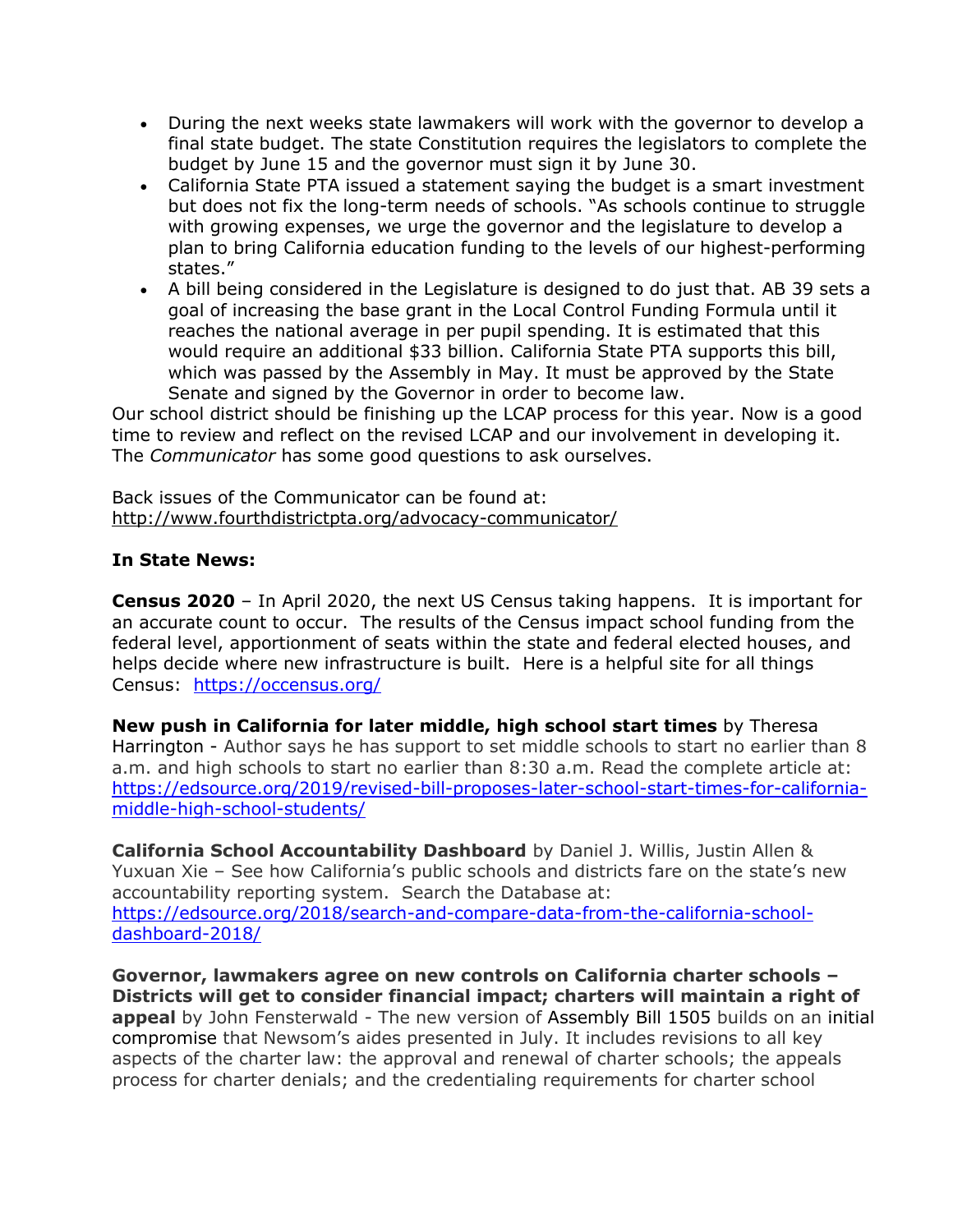teachers. Read the complete article at [https://edsource.org/2019/governor](https://edsource.org/2019/governor-lawmakers-agree-on-new-controls-on-california-charter-schools/)[lawmakers-agree-on-new-controls-on-california-charter-schools/](https://edsource.org/2019/governor-lawmakers-agree-on-new-controls-on-california-charter-schools/)

**Second tax measure to fund California schools proposed for 2020 ballot School boards association seeks backers for \$15 billion tax on the wealthy** by John Fensterwald – Potentially two initiatives on the November 2020 ballot could create a choice or confusion for voters. The California School Boards Association (CSBA) is exploring whether to place a \$15 billion tax for K-12 schools, early education and community colleges before voters, creating the possibility of dueling tax initiatives on the statewide ballot in November 2020. This inititive would run against the already proposed "Split Roll" for Prop 13. Read the entire article at: [https://edsource.org/2019/school-groups-explore-15-billion-tax-for-california-schools](https://edsource.org/2019/school-groups-explore-15-billion-tax-for-california-schools-in-2020/)[in-2020/](https://edsource.org/2019/school-groups-explore-15-billion-tax-for-california-schools-in-2020/) There are advantages and disadvantages to both, and it will be interesting to see how this plays out in the coming months.

### **At the National Level:**

**Punitive discipline's effectiveness hazy as schools fight teen vaping** by Naaz Modan – Experts say preventative education and intervention are more effective than punishment to counter misinformation and discourage e-cigarette use. Read the complete article at: [https://www.educationdive.com/news/punitive-disciplines](https://www.educationdive.com/news/punitive-disciplines-effectiveness-hazy-as-schools-fight-teen-vaping/)[effectiveness-hazy-as-schools-fight-teen-vaping/](https://www.educationdive.com/news/punitive-disciplines-effectiveness-hazy-as-schools-fight-teen-vaping/) Along these lines, CUSD entered into an MOU with the National Council on Alcoholism and Drug Dependence – Orange County (NCADD-OC) to provide presentations and prevention and awareness activities on the hazards of e-cigarettes and vaping at all the middle schools and high schools in CUSD.

**The Scientific Debate Over Teens, Screens and Mental Health** by Anya Kamenetz – More teens and young adults – particularly girls and young women – are reporting being depressed and anxious, compared with comparable numbers from the mid-2000s. Suicides are up too in that time period, most noticeably among girls ages 10 t0 14. These trends are the basis of a scientific controversy. One hypothesis that has gotten a lot of traction is that with nearly every teen using a smartphone these days, digital media must take some of the blame for worsening mental health. Read the complete article at: [https://www.npr.org/2019/08/27/754362629/the-scientific-debate-over](https://www.npr.org/2019/08/27/754362629/the-scientific-debate-over-teens-screens-and-mental-health)[teens-screens-and-mental-health](https://www.npr.org/2019/08/27/754362629/the-scientific-debate-over-teens-screens-and-mental-health)

**OPINION: It's time to change the conversation around music education to its positive impact on student success** How we can integrate arts across all classrooms by Tiffany Kerns – Research continues to show that children who participate in quality music programs go on to earn higher test scores and have a greater likelihood of postsecondary success than their peers who don't  $-$  yet music programs across the country lack support, commitment and funding. Read the complete article at: [https://hechingerreport.org/opinion-its-time-to-change-the-conversation-around](https://hechingerreport.org/opinion-its-time-to-change-the-conversation-around-music-education/)[music-education/](https://hechingerreport.org/opinion-its-time-to-change-the-conversation-around-music-education/)

**Map: How Much Money Each State Spends Per Student** by EdWeek [https://www.edweek.org/ew/collections/quality-counts-2019-state-finance/map-per-](https://www.edweek.org/ew/collections/quality-counts-2019-state-finance/map-per-pupil-spending-state-by-state.html)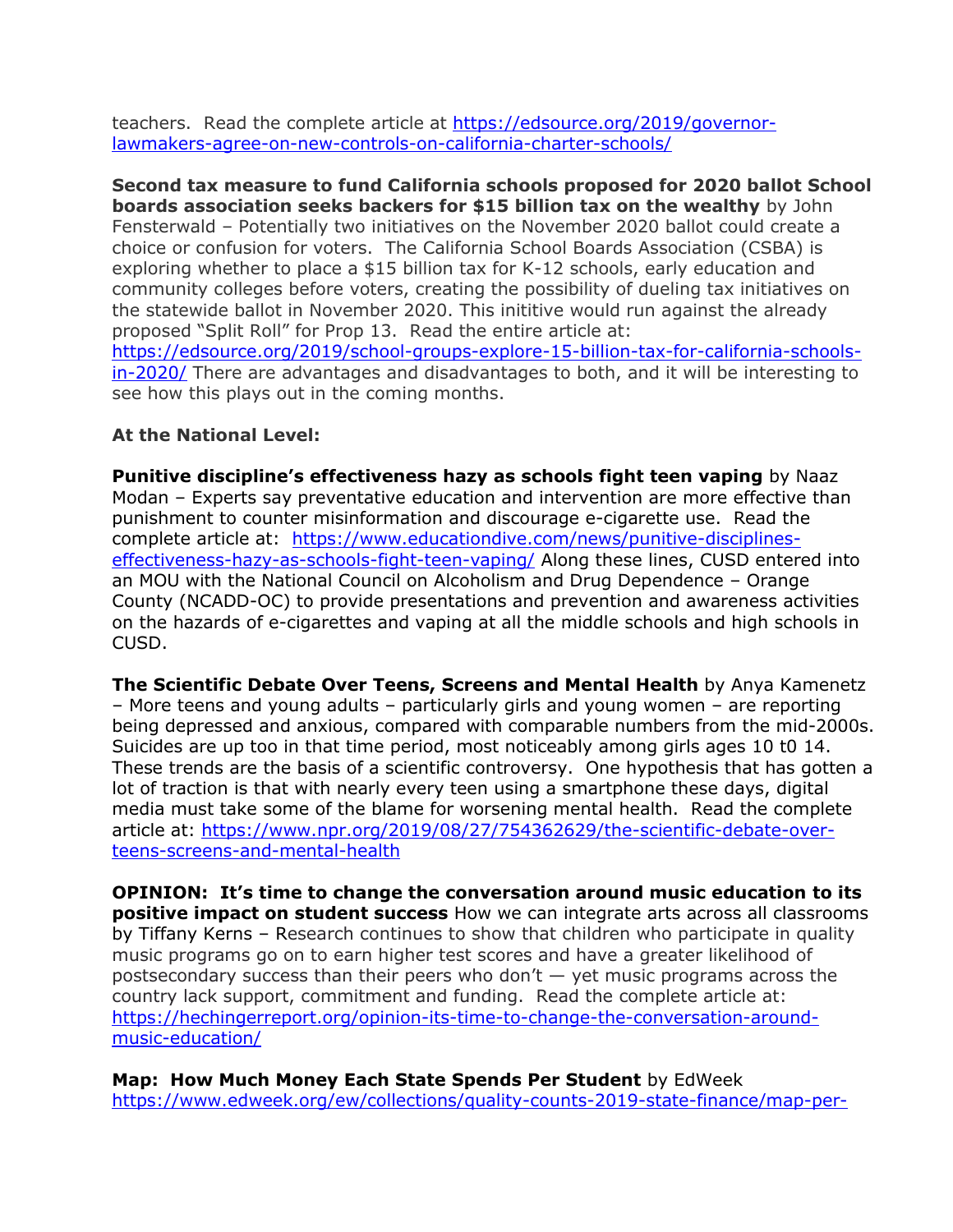[pupil-spending-state-by-state.html](https://www.edweek.org/ew/collections/quality-counts-2019-state-finance/map-per-pupil-spending-state-by-state.html) A look at per student spending across the USA. These are averaged numbers across a state, so you don't see the range of spending differences that happen even within a single state.

## **From the National PTA:**

## **Op-Ed by National PTA – It's time to fix our nation's public-school buildings** by

Joann Bartoletti and Nathan R. Monell - More than 50 million children and 6 million adults — one in six Americans — set foot in a school each weekday. Schools are not only where our children are educated, they are the heart of our communities — hosting countless community events every week; serving as emergency shelters; and where meals, aftercare and health care are provided to millions of children. Our nation's public schools are the second largest national infrastructure sector for capital investment. Yet, historically, unlike roads and bridges, school facilities have received virtually no federal investment. Read the complete article at:

[https://thehill.com/opinion/education/456002-its-time-to-fix-our-nations-public-school](https://thehill.com/opinion/education/456002-its-time-to-fix-our-nations-public-school-buildings)**[buildings](https://thehill.com/opinion/education/456002-its-time-to-fix-our-nations-public-school-buildings)** 

### **Advocacy letters for National PTA:**

Please visit the Take Action site<https://www.pta.org/home/advocacy/take-action> to send a letter to your Congress members on the issues of the day/week/month. Here you can keep up-to-date on the latest issues the National PTA is supporting or opposing.

The 116<sup>th</sup> Congress is considering the following legislation items. The National PTA is supporting (green checkmarks) or opposing (red x) the following items:

> Ø **.**<br>9

Ø

◙

### **Child Health and Safety**

H.R. 5: Equality Act | 116th Congress (2019-2020) H.R. 662: REACH Act | 116th Congress (2019-2020) H.R. 852: Get the Lead Out of Schools Act | 116th Congress (2019-2020) H.R. 2311: Anti-Lunch Shaming Act of 2019| 116th Congress (2019-2020) H.R. 3451: To protect children affected by immigration enforcement actions 116th Congress (2019-2020)

H.R. 3452: To amend part E of title IV of the Social Security Act to ensure that immigration status alone does not disqualify a parent, legal guardian, or relative from being a placement for a foster child, to authorize discretion to a State, county, or other political subdivision of a State to delay filing for termination of parental rights in foster care cases in which an otherwise fit and willing parent or legal guardian has been deported or is involved in (including detention pursuant to) an immigration 116th Ø Congress (2019-2020)

H.R. 4019: To protect and educate children about the dangers of e-cigarettes and other electronic nicotine delivery systems, and for other purposes 116th Congress (2019-2020)

S. 788: A bill to prohibit discrimination on the basis of sex, gender identity, and sexual orientation, and for other purposes | 116th Congress (2019-2020)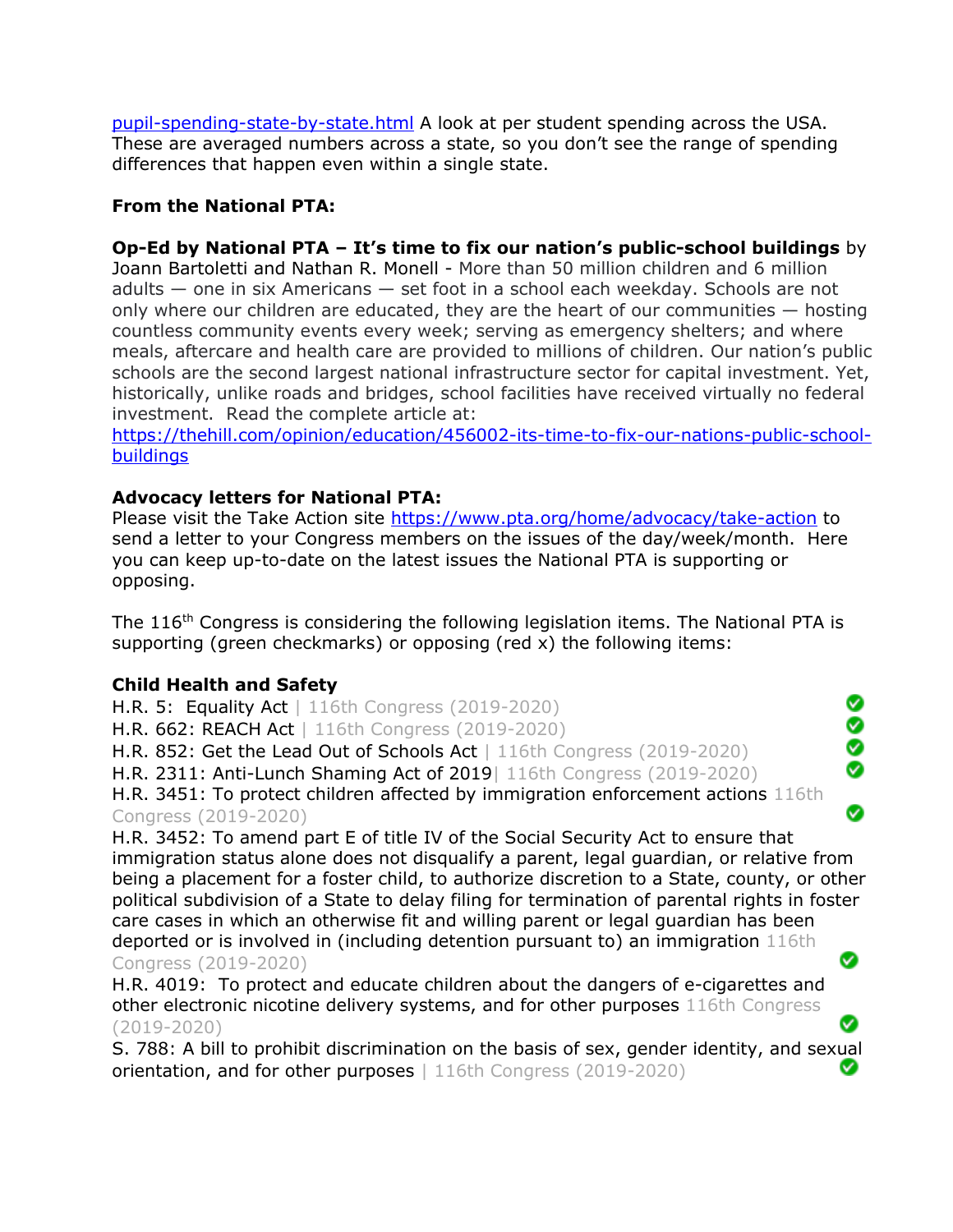S. 1119: A bill to amend the Richard B. Russell National School Lunch Act to prohibit the stigmatization of children who are unable to pay for meals| 116th Congress (2019- Ø 2020)

S.1832: A bill to protect and educate children about the dangers of e-cigarettes and other electronic nicotine delivery systems and for other purposes 116th Congress (2019-2020) Ø

S. 2097: Protecting Sensitive Locations Act 116th Congress (2019-2020)

## **Education Technology and Student Data Privacy**

H.R. 1693: To require the Federal Communications Commission to make the provision of Wi-Fi access on school buses eligible for E-rate support 116th Congress 2019-2020 S. 558: CAMRA Act| 116th Congress (2019-2020) Ø

S.738: A bill to require the Federal Communications Commission to make the provision of W-Fi access on school buses eligible for E-rate support |116th Congress (2019-2020 S.1167: A bill to require the Assistant Secretary of Commerce for Communications and Information to establish a State Digital Equity Capacity Grant Program, and for other Ø purposes | 116th Congress (2019-2020)

❸

0

8<br>0

⊗

Ø

Ø

Ø

## **Elementary and Secondary Education**

H.R. 69: Ending Common Core and Expanding School Choice Act| 116th Congress (2019-2020)

H.R. 865: To provide for the long-term improvement of public school

facilities, and for other purposes. 116th Congress (2019-2020)

S. 5: Educational Opportunities Act. | 116th Congress (2019-2020)

S. 213: A bill to amend the SOAR Act. | 116th Congress (2019-2020)

S. 235: Teachers Are Leaders Act | 116th Congress (2019-2020)

S. 266: A bill to provide for the long-term improvement of public school facilities, and for other purposes. | 116th Congress (2019-2020)

S. 579: A bill to provide grants to eligible local educational agencies to help public schools reduce class size in the early elementary grades, and for other purposes. | 116th Congress (2019-2020)

S. 1299: A bill to amend the Elementary and Secondary Education Act of 1965 to provide grants to local educational agencies to encourage girls and underrepresented minorities to pursue studies and careers in STEM fields 116th Congress (2019-2020)

# **Federal Investments in Education**

H.R. 2021: To amend the Balanced Budget and Emergency Deficit Control Act of 1985 and to establish a congressional budget for fiscal year 2020. | 116th Congress (2019- Ø 2020)

H.R. 2315: To require full funding of part A of title 1 of the Elementary and Secondary Education Act of 1965 and the Individuals with Disabilities Act. | 116th Congress (2019- Ø 2020) Ø

H.R. 3647: Impact Aid Infrastructure Act 116th Congress (2019-2020) S.1172: A bill to require full funding of part A of title 1 of the Elementary and Secondary Education Act of 1965 and the Individuals with Disabilities Act | 116th Congress (2019-2020)